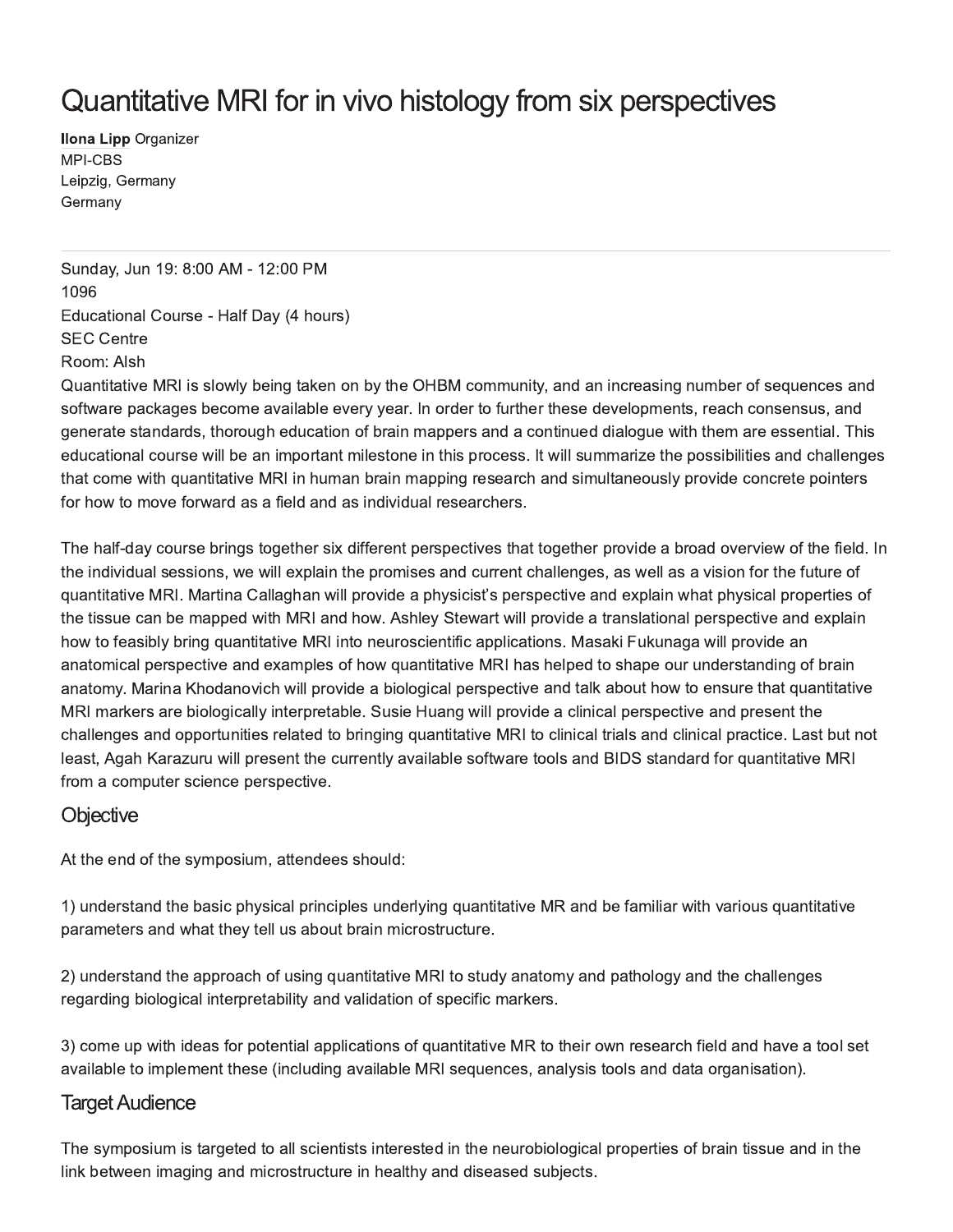# **Presentations**

## Physics for brain mappers: Or how to get your scanner to produce interpretable *images*

This session will introduce commonly used quantitative MRI parameters and their biophysical origins. Measuring these parameters relies on obtaining images that have sensitivity to specific physical properties of brain tissue, e.g. relaxation rates, susceptibility or magnetisation transfer effects. The images need to be combined with a signal model while accounting for any confounding factors, often introduced by field inhomogeneities or system imperfections. Competing requirements are to have robust measurements that are sensitive to microstructure, with high spatial resolution obtained as fast as possible with minimal confounds. I will provide practical guidance on how to balance these requirements and highlight candidate protocols and software for your data analysis.

## Presenter

Martina Callaghan, University College London London, London United Kingdom

## Quantitative imaging for the masses: How to translate cutting-edge methods in quantitative susceptibility mapping to neuroscience applications !"#V%

While conventional MRI reveals gross morphological and local abnormalities, quantitative MRI techniques such as Quantitative Susceptibility Mapping (QSM) are sensitive to more subtle changes in tissue composition that can be compared across regions and subjects, giving rise to a breadth of new applications. QSM is sensitive to changes in myelin and iron and could therefore be a valuable tool to better understand the human brain in health and disease. However, QSM reconstruction and analysis is a complex process, requiring a range of independent postprocessing techniques and software tools applied to gradient-echo MRI data. This presentation explores approaches for translating complex image processing workflows into robust, accessible, and reproducible pipelines that make cutting-edge techniques like QSM available to researchers looking to conduct large-scale clinical studies. I will demonstrate how a combination of software containers, workflow systems and web frameworks can make complex toolchains available for everyone to analyse and interpret quantitative susceptibility information.

## Presenter

Ashley Stewart, ARC Training Centre for Innovation in Biomedical Imaging Technology, The University of Queensland Brisbane, AK Australia

## Understanding brain structure and function with quantitative MRI: Magnetic susceptibility and brain microstructure at ultra high fields !"lm%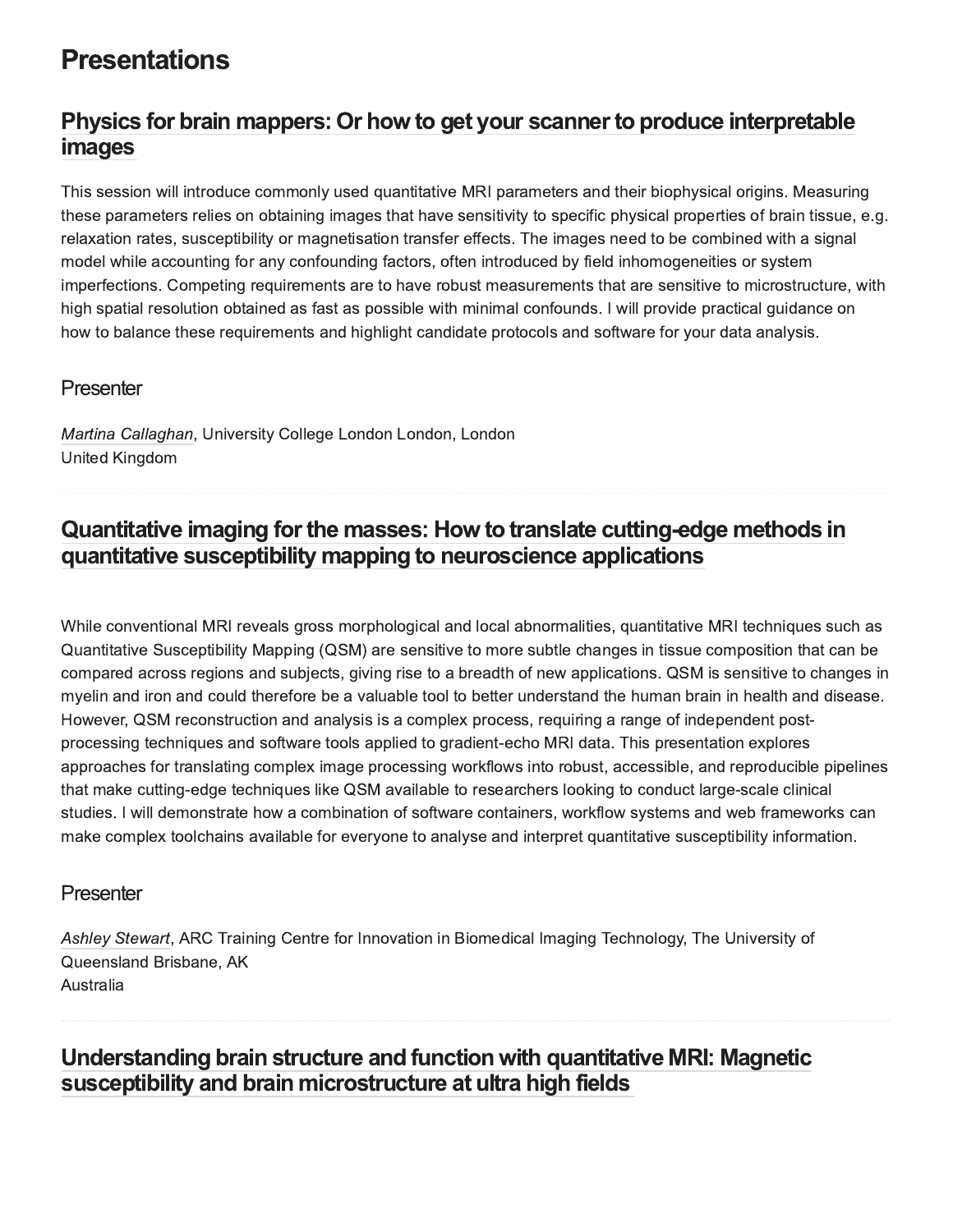With the recent increase of availability for ultra high field MRI (>7T), magnetic susceptibility-based imaging techniques have been attracting attention. Magnetic susceptibility of a material is a measure of whether an applied magnetic field creates a larger or smaller magnetic field in that material. Magnetic susceptibility goes beyond the cerebro-vasculature, reflects the shape of the iron, myelin sheath, and even white matter fibers, providing a wealth of information about brain structure and function. On the other hand, magnetic susceptibility, a quantitative physical parameter, can be calculated from gradient-echo phase images by Quantitative susceptibility mapping (QSM). Myelin and iron have been found to be the main contributors to magnetic susceptibility in brain tissue. An interesting aspect of magnetic susceptibility contrast is that it is sensitive to the fine distribution of iron and myelin, providing the opportunity to extract information at spatial scales much lower than the resolution of MRI. In this presentation, I discuss the main drivers of the subtle magnetic properties of brain tissue and how they affect MRI contrast.

## Presenter

Masaki Fukunaga, Division of Cerebral Integration, National Institute for Physiological Sciences Okazaki, Aich, Japan

Japan

## Towards biological interpretability through histological validation

Histological validation is one of the most important challenges in demonstrating the feasibility of any non-invasive methodology in preclinical and clinical applications. In this session, the considerations needed to conduct validation research will be outlined. Firstly, appropriate choices of animal models need to be made, taking into account all advantages and limitations of the model of the disease. The next important step is the histological and MR image pre-processing. For histology, this includes making smart choices with regard to the histological marker, appropriate tissue processing and obtaining microscopic data. The processing of MRI data may include registration and elimination of bone and muscle tissue in images. The next step includes measurements of anatomically corresponding MRI and histology data. The question of anatomical correspondence of MR and histological areas on the images is quite rare in publications, which is why this challenge will be particularly emphasized during the session. Another unsettled question is the histological quantification. There is not a "gold" standard, rather, several methods of segmentation are available. I will discuss the advantages and limitations of various approaches in this course. The last step is statistical analysis. I will outline the choice of statistical method depending on the type of validation data.

#### Presenter

Marina Khodanovich, Tomsk State University Tomsk, Russia **Russian Federation** 

## **Quantitative MRI in clinical practice: progress and challenges**

I will discuss the opportunities and challenges of translating quantitative MRI techniques from research applications to clinical trials and clinical practice. Quantitative parametric mapping of tissue properties is a key